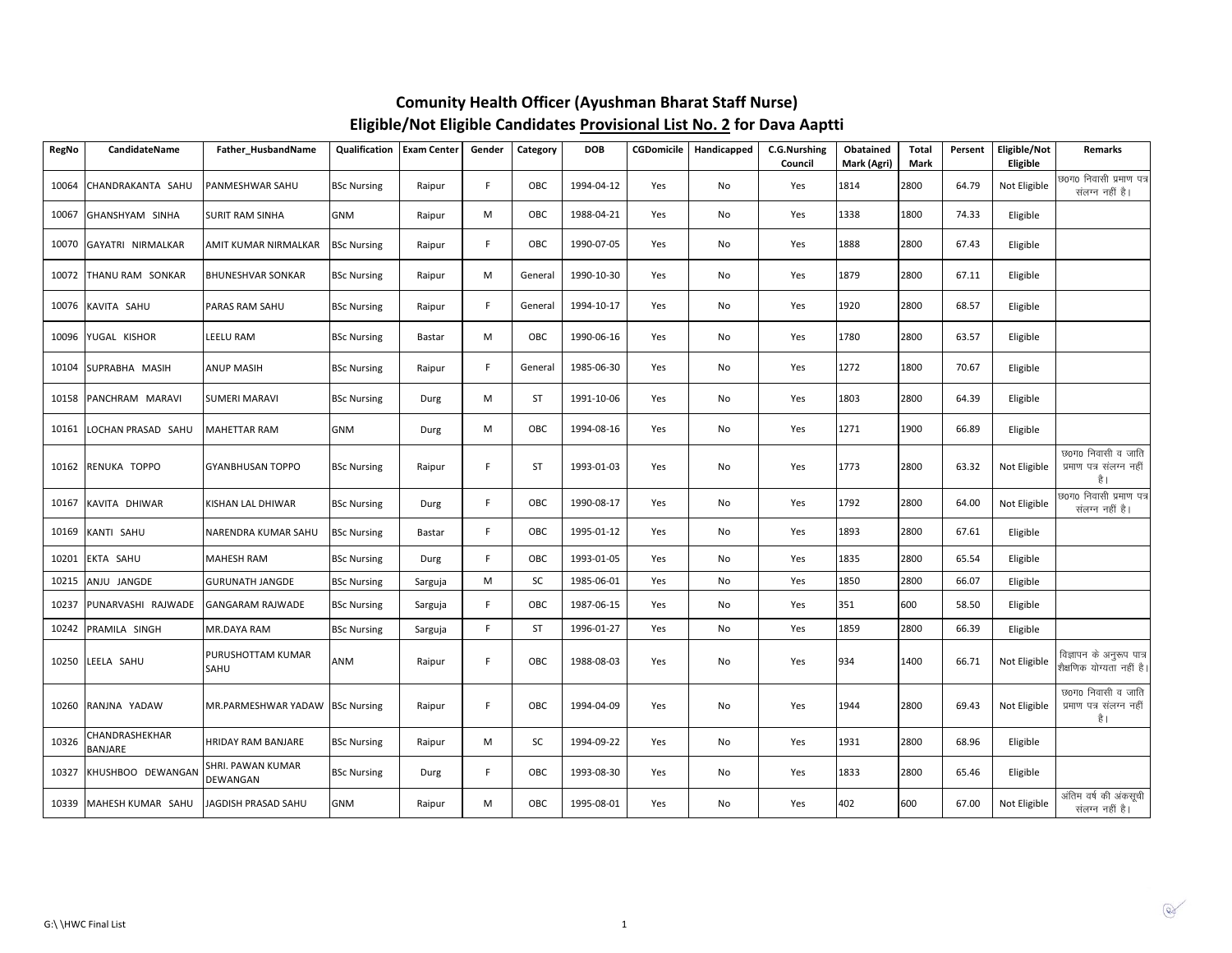| <b>RegNo</b> | CandidateName           | Father_HusbandName                    | Qualification      | <b>Exam Center</b> | Gender      | Category  | <b>DOB</b> | <b>CGDomicile</b> | Handicapped | C.G.Nurshing<br>Council | Obatained<br>Mark (Agri) | Total<br>Mark | Persent | Eligible/Not<br>Eligible | <b>Remarks</b>                                         |
|--------------|-------------------------|---------------------------------------|--------------------|--------------------|-------------|-----------|------------|-------------------|-------------|-------------------------|--------------------------|---------------|---------|--------------------------|--------------------------------------------------------|
| 10369        | NEELU KORI              | NANKU RAM KORI                        | <b>BSc Nursing</b> | Raipur             | F.          | General   | 1989-10-17 | Yes               | No          | Yes                     | 1709                     | 2800          | 61.04   | Eligible                 |                                                        |
| 10407        | ALIS.                   | <b>GANGA SAGAR</b>                    | <b>BSc Nursing</b> | Raipur             | F.          | SC        | 1994-01-23 | Yes               | No          | Yes                     | 1726                     | 2800          | 61.64   | Eligible                 |                                                        |
| 10417        | DEEPMALA CHANDRA        | <b>GIRISH KUMAR CHANDRA</b>           | <b>GNM</b>         | Raipur             | F.          | OBC       | 1995-09-10 | Yes               | No          | Yes                     | 1202                     | 1900          | 63.26   | Not Eligible             | छ0ग0 काउन्सिल<br>पंजीयन प्रमाण पत्र<br>संलग्न नहीं है। |
| 10517        | MINITA HANSRA           | DHARAM DAS HANSRA                     | <b>BSc Nursing</b> | Bilaspur           | F.          | <b>ST</b> | 1996-01-02 | Yes               | No          | Yes                     | 1730                     | 2800          | 61.79   | Not Eligible             | छ0ग0 निवासी व जाति<br>प्रमाण पत्र संलग्न नहीं<br>है ।  |
| 10519        | RENUKA PATEL            | <b>RAMNIVAS</b>                       | <b>GNM</b>         | Raipur             | F.          | General   | 1996-09-10 | Yes               | No          | Yes                     | 1217                     | 1900          | 64.05   | Eligible                 |                                                        |
| 10593        | HEMLATA SAHU            | <b>TOPENDRA SAHU</b>                  | <b>BSc Nursing</b> | Raipur             | F.          | OBC       | 1993-03-05 | Yes               | No          | Yes                     | 1936                     | 2800          | 69.14   | Eligible                 |                                                        |
| 10594        | PRIYANKA DEVNATH        | NEPAL DEVNATH                         | <b>GNM</b>         | Durg               | $\mathsf F$ | General   | 1996-06-25 | Yes               | No          | Yes                     |                          |               | #DIV/0! | Eligible                 |                                                        |
| 10597        | DEVENDRA KUMAR          | MR. MOHAN LAL                         | <b>GNM</b>         | Durg               | M           | OBC       | 1997-09-25 | Yes               | No          | Yes                     | 1166                     | 1800          | 64.78   | Not Eligible             | छ0ग0 निवासी व जाति<br>प्रमाण पत्र संलग्न नहीं<br>है ।  |
| 10615        | NANDANI SAHU            | PANCHU RAM                            | <b>BSc Nursing</b> | Durg               | F.          | OBC       | 1988-07-15 | Yes               | No          | Yes                     | 1828                     | 2800          | 65.29   | Eligible                 |                                                        |
| 10679        | ANISH MASIH             | <b>MAHESH RAM</b>                     | <b>BSc Nursing</b> | Durg               | M           | General   | 1990-12-19 | Yes               | No          | Yes                     | 1739                     | 2800          | 62.11   | Eligible                 |                                                        |
| 10770        | SHUBHAM JAIN            | ARUN KUMAR JAIN                       | <b>GNM</b>         | Raipur             | F.          | General   | 1987-01-14 | Yes               | No          | Yes                     | 1118                     | 1500          | 74.53   | Eligible                 |                                                        |
| 10778        | MAHIMA XALXO<br>WARATHE | <b>SUNNY YONA WARATHE</b>             | <b>GNM</b>         | Durg               | F.          | ST        | 1986-08-01 | Yes               | No          | Yes                     | 1252                     | 1800          | 69.56   | Not Eligible             | अंतिम वर्ष की अंकसूची<br>संलग्न नहीं है।               |
| 10784        | DURGA SAHU              | LEKH RAM SAHU                         | <b>GNM</b>         | Raipur             | F.          | OBC       | 1993-09-02 | Yes               | No          | Yes                     | 1213                     | 1800          | 67.39   | Eligible                 |                                                        |
| 10805        | KU. ROOPWATI MARAV      | SHRI NIRANJANA SINGH<br><b>MARAVI</b> | <b>GNM</b>         | Bilaspur           | F.          | <b>ST</b> | 1991-06-15 | Yes               | No          | Yes                     | 1304                     | 1900          | 68.63   | Not Eligible             | अंतिम वर्ष की अंकसूची<br>संलग्न नहीं है।               |
| 10824        | PREM KISHOR SAHU        | <b>NARAD SINGH</b>                    | <b>BSc Nursing</b> | Durg               | M           | OBC       | 1991-11-05 | Yes               | No          | Yes                     | 1966                     | 2800          | 70.21   | Eligible                 |                                                        |
| 10827        | DINESHWARI PATEL        | <b>HIRALAL PATEL</b>                  | <b>GNM</b>         | Sarguja            | F.          | OBC       | 1991-01-12 | Yes               | No          | Yes                     | 1432                     | 1800          | 79.56   | Eligible                 |                                                        |
| 10849        | RITU BHERUA             | LT. PRAMOD BHERUA                     | <b>BSc Nursing</b> | Durg               | F.          | General   | 1992-03-26 | Yes               | No          | Yes                     | 1955                     | 2800          | 69.82   | Eligible                 |                                                        |
| 10901        | SEEMA NETAM             | <b>UDEY RAM NETAM</b>                 | <b>GNM</b>         | Raipur             | F.          | <b>ST</b> | 1993-06-20 | Yes               | No          | Yes                     | 1135                     | 1800          | 63.06   | Eligible                 |                                                        |
| 10922        | KAMINI SAHU             | ASHOK KUMAR SAHU                      | <b>BSc Nursing</b> | Durg               | F.          | OBC       | 1995-12-08 | Yes               | No          | Yes                     | 2097                     | 2800          | 74.89   | Eligible                 |                                                        |
| 10932        | BHARAT LAL VERMA        | MR.GAUTUM LAL                         | <b>BSc Nursing</b> | Durg               | M           | OBC       | 1991-05-13 | Yes               | No          | Yes                     | 1785                     | 2800          | 63.75   | Eligible                 |                                                        |
| 10945        | NEHA XALXO              | AMUS XALXO                            | <b>BSc Nursing</b> | Bilaspur           | F.          | ST        | 1996-02-01 | Yes               | No          | Yes                     | 1809                     | 2800          | 64.61   | Eligible                 |                                                        |
| 10974        | KHUMCHAND KOSHE         | <b>MANNU LAL</b>                      | <b>BSc Nursing</b> | Durg               | M           | OBC       | 1993-08-30 | Yes               | No          | Yes                     | 1895                     | 2800          | 67.68   | Eligible                 |                                                        |
| 10982        | SHASHI KARSH            | RAMESH KUMAR                          | <b>GNM</b>         | Raipur             | F.          | OBC       | 1993-12-01 | Yes               | No          | Yes                     | 1083                     | 1800          | 60.17   | Eligible                 |                                                        |
| 10984        | YOGESH KUMAR SAHU       | <b>GUMAN SINGH</b>                    | <b>BSc Nursing</b> | Durg               | M           | OBC       | 1990-04-15 | Yes               | No          | Yes                     | 1836                     | 2800          | 65.57   | Eligible                 |                                                        |
| 11005        | SHILPY SINGH            | LATE SATISH SINGH                     | <b>BSc Nursing</b> | Durg               | F.          | General   | 1990-03-23 | Yes               | No          | Yes                     | 1915                     | 2800          | 68.39   | Eligible                 |                                                        |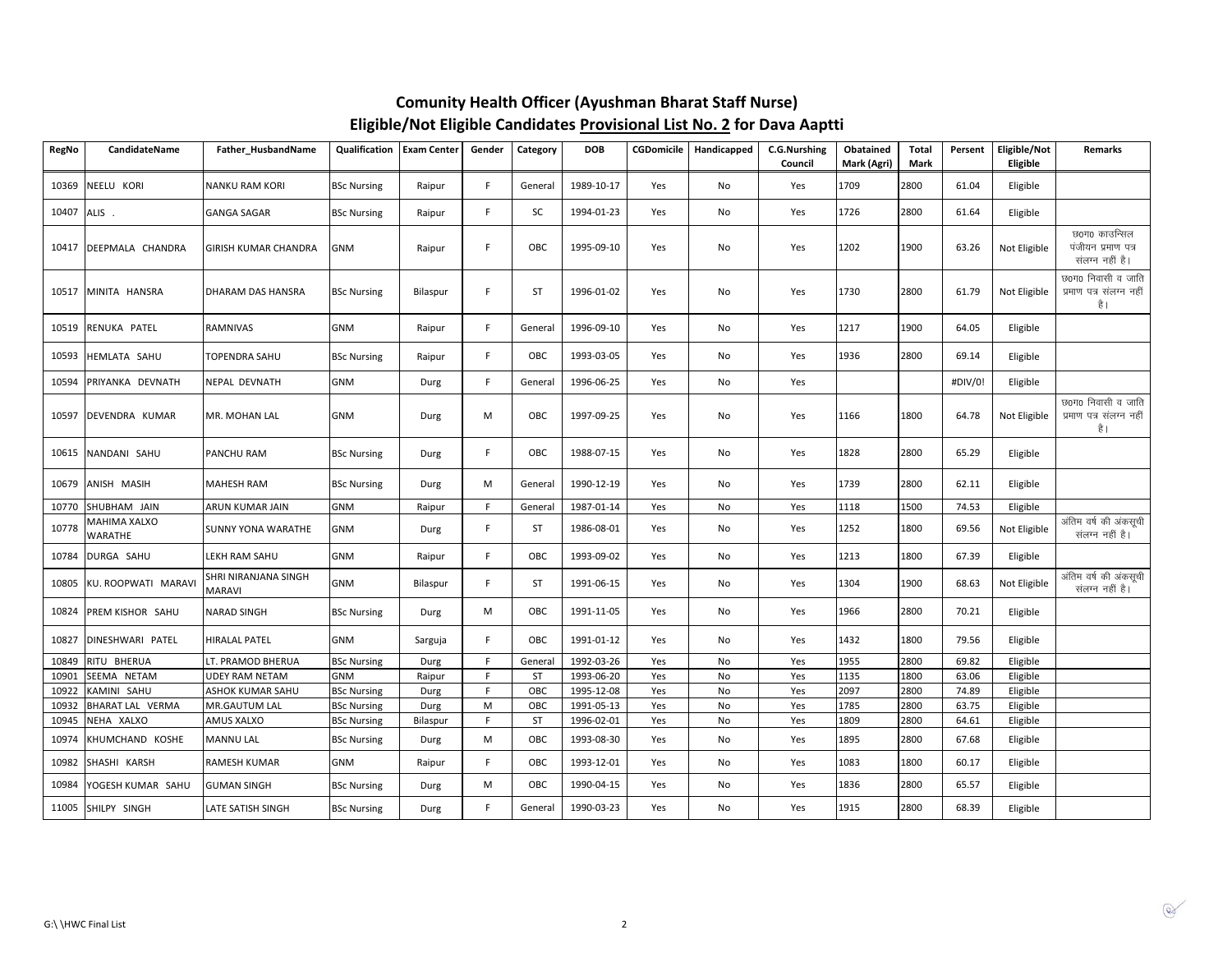| RegNo | <b>CandidateName</b>             | Father HusbandName                 | <b>Qualification</b> | <b>Exam Center</b> | Gender | Category | <b>DOB</b> | <b>CGDomicile</b> | Handicapped | <b>C.G.Nurshing</b><br>Council | Obatained<br>Mark (Agri) | <b>Total</b><br>Mark | Persent | Eligible/Not<br>Eligible | <b>Remarks</b>                                                                   |
|-------|----------------------------------|------------------------------------|----------------------|--------------------|--------|----------|------------|-------------------|-------------|--------------------------------|--------------------------|----------------------|---------|--------------------------|----------------------------------------------------------------------------------|
| 11051 | PUSHPA KUMARI                    | LALIEE                             | <b>BSc Nursing</b>   | Bilaspur           | F.     | SC       | 1993-07-01 | Yes               | No          | Yes                            | 1808                     | 2800                 | 64.57   | Eligible                 |                                                                                  |
|       | 11058 BHUNESHWARI YADAV          | <b>BHIKHARI RAM</b>                | <b>GNM</b>           | Raipur             | F.     | OBC      | 1992-06-07 | Yes               | No          | Yes                            | 1184                     | 1800                 | 65.78   | Not Eligible             | अंतिम वर्ष की अंकसूची<br>संलग्न नहीं है।                                         |
|       | 11098 JHARANA DAS                | D M DAS                            | <b>GNM</b>           | Raipur             | F.     | General  | 1993-07-11 | Yes               | No          | Yes                            | 1205                     | 1800                 | 66.94   | Eligible                 |                                                                                  |
| 11103 | <b>TOPCHAND</b><br>CHANDRAVANSHI | <b>BHARAT LAL</b><br>CHANDRAVANSHI | <b>GNM</b>           | Bilaspur           | M      | OBC      | 1988-06-07 | Yes               | No          | Yes                            | 1288                     | 1900                 | 67.79   | Eligible                 |                                                                                  |
|       | 11216 NAMRATA KUMARI             | <b>RAMESH KUMAR</b>                | <b>GNM</b>           | Bilaspur           | F.     | SC       | 1997-02-03 | Yes               | No          | Yes                            | 1253                     | 1900                 | 65.95   | Eligible                 | जाति प्रमाण पत्र संलग्न<br>न होने की स्थिति में<br>अनारक्षित वर्ग हेतु पात्र।    |
| 11269 | RANJEETA NAGESH                  | LAKHESHWAR NAGESH                  | <b>BSc Nursing</b>   | Bastar             | F.     | General  | 1996-04-04 | Yes               | No          | Yes                            | 1809                     | 2800                 | 64.61   | Eligible                 |                                                                                  |
| 11273 | SHIV KUMARI SAHU                 | RAMSWAROOP SAHU                    | <b>BSc Nursing</b>   | Raipur             | F.     | OBC      | 1988-10-20 | Yes               | No          | Yes                            | 1744                     | 2800                 | 62.29   | Eligible                 |                                                                                  |
| 11300 | SANKALP SHARMA                   | <b>MOTI LAL SHARMA</b>             | <b>BSc Nursing</b>   | Bilaspur           | M      | General  | 1991-11-17 | Yes               | No          | Yes                            | 1824                     | 2800                 | 65.14   | Eligible                 |                                                                                  |
|       | 11382 SUMA HOWALDAR              | RABINDRA NATH<br><b>HOWALDAR</b>   | <b>BSc Nursing</b>   | Durg               | F      | General  | 1995-04-21 | Yes               | No          | Yes                            | 1900                     | 2800                 | 67.86   | Eligible                 |                                                                                  |
|       | 11392 RAJENDRA MIRI              | <b>MANBODHI MIRI</b>               | <b>BSc Nursing</b>   | Raipur             | M      | SC       | 1995-07-19 | Yes               | No          | Yes                            | 1858                     | 2800                 | 66.36   | Not Eligible             | अंतिम वर्ष की अंकसूची,<br>छ0ग0 काउन्सिल<br>पंजीयन प्रमाण पत्र<br>संलग्न नहीं है। |
|       | 11443 JAYA TAMRAKAR              | <b>DURGESH TAMRAKAR</b>            | <b>BSc Nursing</b>   | Durg               | F.     | OBC      | 1996-05-26 | Yes               | No          | Yes                            | 2062                     | 2800                 | 73.64   | Not Eligible             | अंतिम वर्ष की अंकसूची<br>संलग्न नहीं है।                                         |
| 11444 | PURWA KHAPARDE                   | <b>MANMIHAN</b>                    | <b>BSc Nursing</b>   | Bastar             | F.     | SC       | 1994-01-17 | Yes               | No          | Yes                            | 1778                     | 28000                | 6.35    | Eligible                 |                                                                                  |
| 11484 | ABHISHEK JOHN                    | <b>HEMANT TITUS JOHN</b>           | <b>GNM</b>           | Raipur             | M      | OBC      | 1988-04-27 | Yes               | No          | Yes                            | 1199                     | 1500                 | 79.93   | Eligible                 |                                                                                  |
|       | 11716 PUSHPA .                   | <b>BHAGIRATHI</b>                  | <b>BSc Nursing</b>   | Bilaspur           | F.     | OBC      | 1994-01-10 | Yes               | No          | Yes                            | 1974                     | 2800                 | 70.50   | Not Eligible             | सम्पूर्ण दस्तावेज स्पष्ट<br>नहीं है।                                             |
|       | 11723 MINAKSHI DHANGAR           | <b>MULSINGH</b>                    | <b>GNM</b>           | Raipur             | F.     | OBC      | 1995-09-22 | Yes               | No          | Yes                            | 1248                     | 1900                 | 65.68   | Eligible                 |                                                                                  |
|       | 11773 SUNITA DIWAKAR             | <b>HARI KUMAR DIWAKAR</b>          | <b>GNM</b>           | Bilaspur           | F.     | SC       | 1986-04-25 | Yes               | No          | Yes                            | 1194                     | 1900                 | 62.84   | Not Eligible             | छ0ग0 काउन्सिल<br>पंजीयन प्रमाण पत्र<br>संलग्न नहीं है।                           |
|       | 11826 SANGEETA VERMA             | <b>BANWARI LAL VERMA</b>           | <b>ANM</b>           | Bilaspur           | F.     | SC       | 1990-10-11 | Yes               | No          | Yes                            | 1086                     | 1400                 | 77.57   | Not Eligible             | विज्ञापन के अनुरूप पात्र<br>शैक्षणिक योग्यता नहीं है।                            |
| 11834 | AMIT KUMAR JAISWAL               | <b>RANJIT SINGH</b>                | <b>BSc Nursing</b>   | Bastar             | M      | OBC      | 1994-08-15 | Yes               | No          | Yes                            | 1797                     | 2800                 | 64.18   | Eligible                 |                                                                                  |
| 11842 | KUSUM TANDAN                     | DHARMU DAS                         | <b>GNM</b>           | Durg               | F.     | SC       | 1991-04-07 | Yes               | No          | Yes                            | 1165                     | 1800                 | 64.72   | Not Eligible             | अंतिम वर्ष की अंकसूची<br>संलग्न नहीं है।                                         |
| 11865 | PRAMITA SONVANEE                 | RAMAKANT                           | GNM                  | Bilaspur           | F.     | OBC      | 1996-03-06 | Yes               | No          | Yes                            | 1230                     | 1900                 | 64.74   | Eligible                 |                                                                                  |
|       | 11889 POOJA SINGH BAIS           | R.R. SINGH BAIS                    | <b>BSc Nursing</b>   | Durg               | F.     | General  | 1989-01-04 | Yes               | No          | Yes                            | 1970                     | 2800                 | 70.36   | Eligible                 |                                                                                  |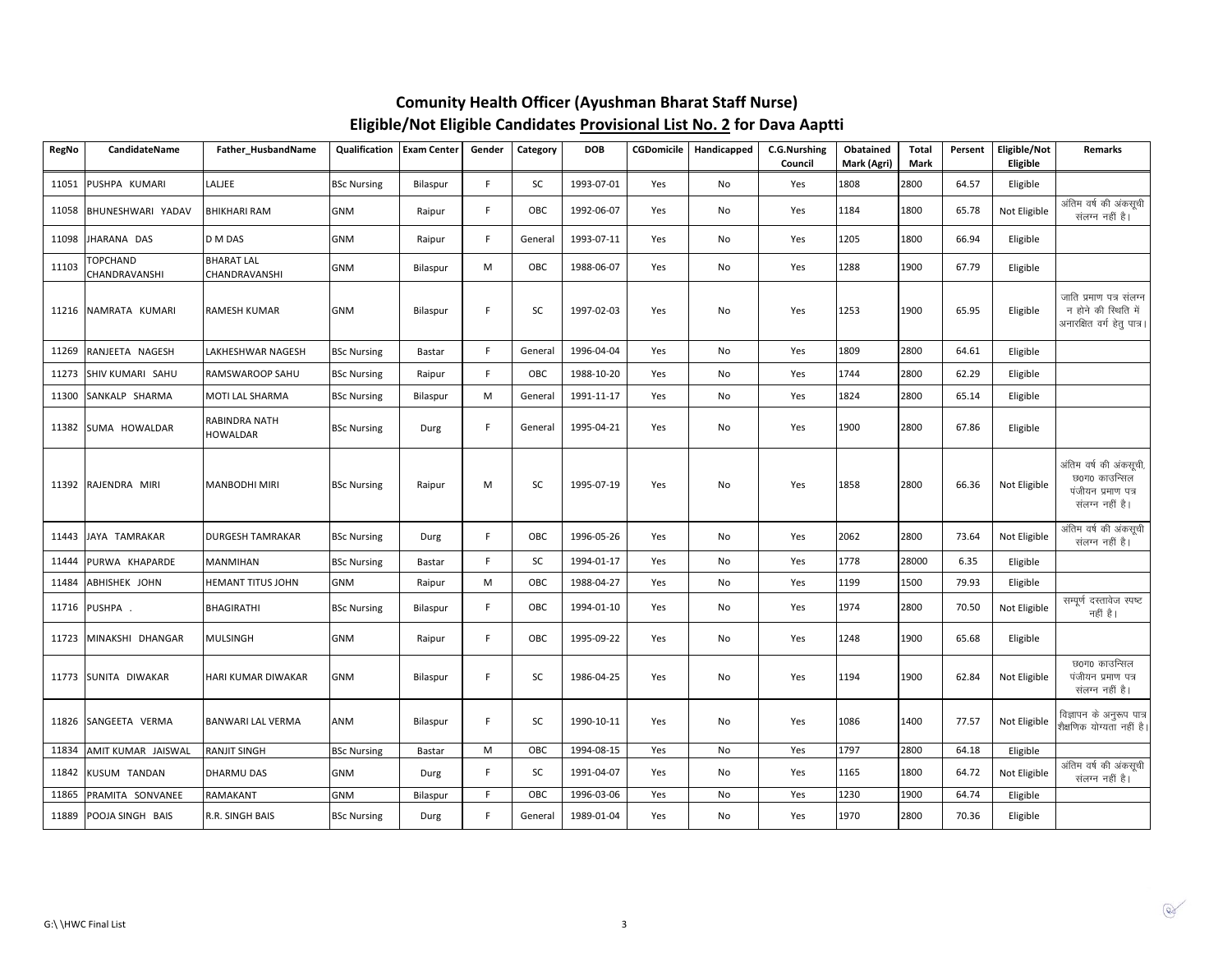| <b>RegNo</b> | CandidateName                   | Father_HusbandName                       | Qualification      | <b>Exam Center</b> | Gender | Category  | <b>DOB</b> | <b>CGDomicile</b> | Handicapped | C.G.Nurshing<br>Council | Obatained<br>Mark (Agri) | Total<br>Mark | Persent | Eligible/Not<br>Eligible | Remarks                                                |
|--------------|---------------------------------|------------------------------------------|--------------------|--------------------|--------|-----------|------------|-------------------|-------------|-------------------------|--------------------------|---------------|---------|--------------------------|--------------------------------------------------------|
|              | 11940 PREMIN BANJARE            | JITENDRA KUMAR                           | <b>BSc Nursing</b> | Durg               | F      | SC        | 1993-12-03 | Yes               | No          | Yes                     | 1856                     | 2800          | 66.29   | Eligible                 |                                                        |
|              | 12009 LATA NISHAD               | JAG MOHAN RAM NISHAD                     | <b>BSc Nursing</b> | Bilaspur           | F      | OBC       | 1993-01-31 | Yes               | No          | Yes                     | 1705                     | 2800          | 60.89   | Not Eligible             | छ0ग0 निवासी व जाति<br>प्रमाण पत्र संलग्न नहीं<br>है ।  |
|              | 12025 SONAM MOURE               | NAVDHA LAL MOURE                         | <b>GNM</b>         | Bilaspur           | F      | OBC       | 1991-05-07 | Yes               | No          | Yes                     | 1000                     | 1500          | 66.67   | Not Eligible             | छ0ग0 निवासी व जाति<br>प्रमाण पत्र संलग्न नहीं<br>है ।  |
| 12036        | HARSHPRIYA NETAM<br>NETAM       | PRITAM PRASAD NETAM                      | <b>BSc Nursing</b> | Raipur             | F      | SC        | 1993-05-09 | Yes               | No          | Yes                     | 1860                     | 2800          | 66.43   | Not Eligible             | अंतिम वर्ष की अंकसूची<br>संलग्न नहीं है।               |
| 12062        | RADHIKA SAHU                    | DIPESH KUMAR SAHU                        | <b>BSc Nursing</b> | Raipur             | F.     | OBC       | 1990-07-01 | Yes               | No          | Yes                     | 2006                     | 2800          | 71.64   | Eligible                 |                                                        |
| 12135        | BHUNESHWARI VERMA               | <b>NILKAND VERMA</b>                     | <b>BSc Nursing</b> | Durg               | F.     | OBC       | 1996-05-10 | Yes               | No          | Yes                     | 1842                     | 2800          | 65.79   | Eligible                 |                                                        |
| 12147        | REENA SAHU                      | <b>BANAU RAM SAHU</b>                    |                    | Bilaspur           | F.     | OBC       | 1997-01-10 | Yes               | No          | Yes                     | 5000                     | 8700          | 57.47   | Not Eligible             | सम्पूर्ण दस्तावेज संलग्न<br>नहीं है।                   |
|              | 12157 DAMINI VERMA              | <b>BIRJHU</b>                            | <b>BSc Nursing</b> | Raipur             | F.     | OBC       | 1994-11-11 | Yes               | No          | Yes                     | 1787                     | 2800          | 63.82   | Not Eligible             | छ0ग0 निवासी व जाति<br>प्रमाण पत्र संलग्न नहीं<br>है ।  |
| 12240        | SUMAN BHAGAT                    | PARAS NATH BHAGAT                        | <b>BSc Nursing</b> | Raipur             | F      | <b>ST</b> | 1995-06-13 | Yes               | No          | Yes                     | 1739                     | 2800          | 62.11   | Eligible                 |                                                        |
|              | 12242 KHUSHANJALI .             | <b>SHRAWAN KUMAR</b>                     | <b>GNM</b>         | Raipur             | F      | OBC       | 1992-10-21 | Yes               | No          | Yes                     | 1235                     | 1800          | 68.61   | Eligible                 |                                                        |
|              | 12278 JAYA BISHI                | <b>LOKESHWAR BISHI</b>                   | ANM                | Sarguja            | F.     | OBC       | 1996-07-15 | Yes               | No          | Yes                     | 415                      | 600           | 69.17   | Not Eligible             | विज्ञापन के अनुरूप पात्र<br>शैक्षणिक योग्यता नहीं है।  |
|              | 12285 YAMINI JANGHEL            | <b>RAMCHAND</b>                          | <b>BSc Nursing</b> | Durg               | F      | OBC       | 1995-09-02 | Yes               | No          | Yes                     | 1916                     | 2800          | 68.43   | Eligible                 |                                                        |
|              | 12310 PRITI SARANG              | <b>DEEPAK KUMAR SARANG</b>               | <b>BSc Nursing</b> | Raipur             | F.     | SC        | 1994-05-31 | Yes               | No          | Yes                     | 1791                     | 2800          | 63.96   | Eligible                 |                                                        |
|              | 12364 HEMANT KUMAR SINGH        | <b>KRISHNA KUMAR SINGH</b>               | <b>BSc Nursing</b> | Sarguja            | M      | <b>ST</b> | 1994-11-23 | Yes               | No          | Yes                     | 1783                     | 2800          | 63.68   | Eligible                 |                                                        |
|              | 12408 PRIYANKA BHARTI           | AWDHESH PRASAD BHARTI                    | <b>GNM</b>         | Bilaspur           | F.     | General   | 1992-07-02 | Yes               | No          | Yes                     | 1194                     | 1900          | 62.84   | Eligible                 |                                                        |
|              | 12450 NANDINEE CHOUHAN          | <b>KRISHNA CHAND CHOUHAN BSc Nursing</b> |                    | Bilaspur           | F.     | SC        | 1994-10-14 | Yes               | No          | Yes                     | 1720                     | 2800          | 61.43   | Eligible                 |                                                        |
|              | 12515 ANKITA SAHU               | <b>RAMNATH SAHU</b>                      | <b>BSc Nursing</b> | Bilaspur           | F.     | OBC       | 1995-01-17 | Yes               | No          | Yes                     | 1734                     | 2800          | 61.93   | Not Eligible             | छ0ग0 काउन्सिल<br>पंजीयन प्रमाण पत्र<br>संलग्न नहीं है। |
| 12516        | NEETABELA XALXO                 | SANTOSH KUMAR XALXO                      | <b>BSc Nursing</b> | Bilaspur           | F      | <b>ST</b> | 1990-05-17 | Yes               | No          | Yes                     | 1923                     | 2800          | 68.68   | Eligible                 |                                                        |
| 12521        | GEETANJALI DEWANGAN GULAB CHAND |                                          | <b>GNM</b>         | Raipur             | F.     | OBC       | 1993-08-31 | Yes               | No          | Yes                     | 1202                     | 1800          | 66.78   | Eligible                 |                                                        |
| 12602        | SHASHI PRABHA                   | UTTARA KUMAR                             | <b>BSc Nursing</b> | Bilaspur           | F.     | SC        | 1994-08-23 | Yes               | No          | Yes                     | 1770                     | 2800          | 63.21   | Eligible                 |                                                        |
|              | 12607 KU. USHA                  | <b>DHARM JEET</b>                        | <b>BSc Nursing</b> | Sarguja            | F.     | <b>ST</b> | 1994-04-20 | Yes               | No          | Yes                     | 1866                     | 2800          | 66.64   | Eligible                 |                                                        |
|              | 12617 REETA DUBEY               | RAJESHWAR PRASAD                         | <b>BSc Nursing</b> | Sarguja            | F      | General   | 1991-10-08 | Yes               | No          | Yes                     | 1910                     | 2800          | 68.21   | Eligible                 |                                                        |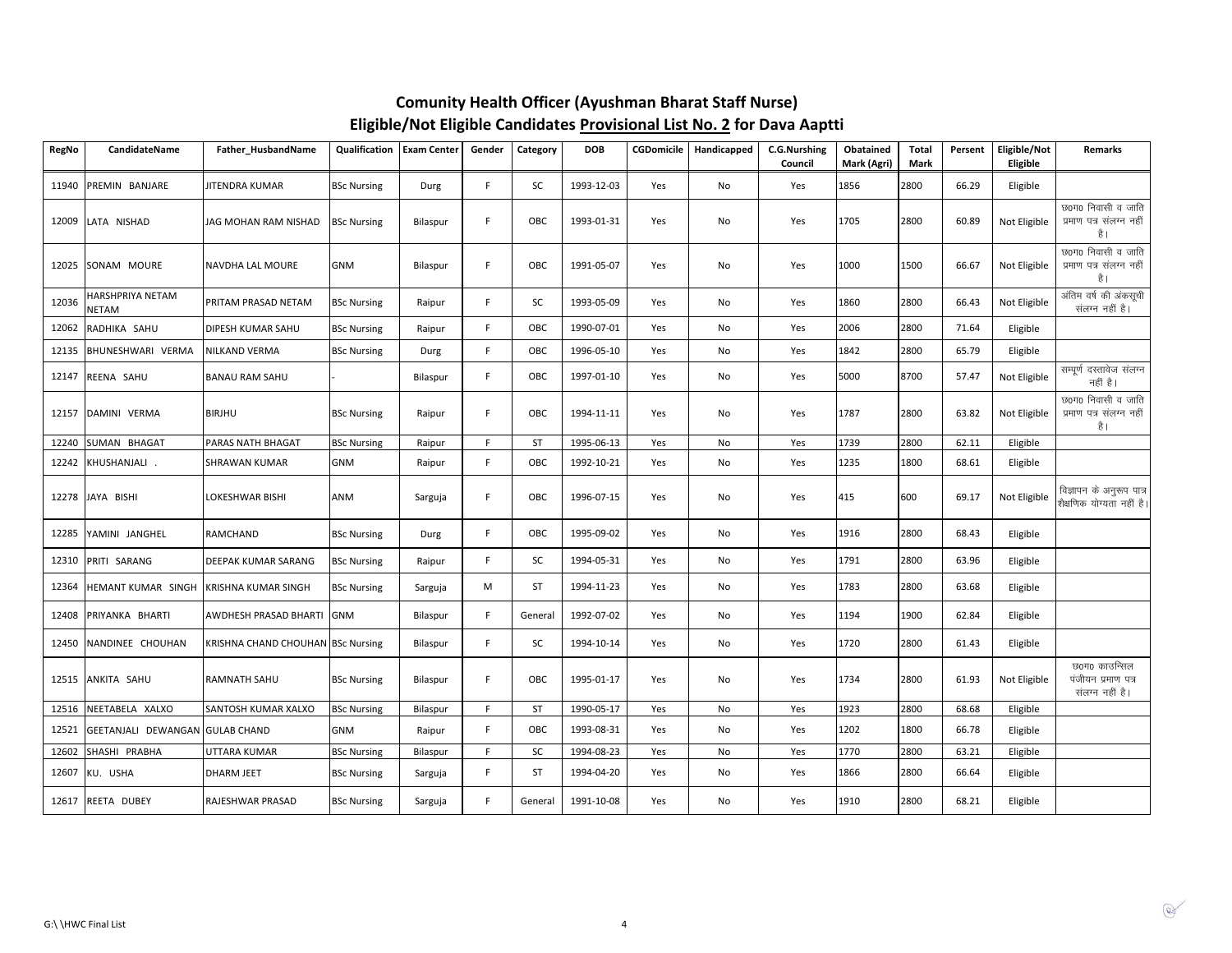| <b>RegNo</b> | CandidateName                            | Father_HusbandName               | Qualification             | <b>Exam Center</b> | Gender | Category  | <b>DOB</b> | CGDomicile | Handicapped | C.G.Nurshing<br>Council | Obatained<br>Mark (Agri) | <b>Total</b><br>Mark | Persent | Eligible/Not<br>Eligible | <b>Remarks</b>                                                                  |
|--------------|------------------------------------------|----------------------------------|---------------------------|--------------------|--------|-----------|------------|------------|-------------|-------------------------|--------------------------|----------------------|---------|--------------------------|---------------------------------------------------------------------------------|
| 12630        | ANISH KUMAR LAL                          | JEEWAN LAL                       | Post Basic BSc<br>Nursing | Durg               | M      | General   | 1984-11-19 | Yes        | No          | Yes                     | 1169                     | 1800                 | 64.94   | Eligible                 |                                                                                 |
| 12705        | SHASHI YADAV                             | TARKESHWAR YADAV                 | <b>BSc Nursing</b>        | Durg               | F.     | General   | 1995-04-18 | Yes        | No          | Yes                     | 1829                     | 2800                 | 65.32   | Not Eligible             | छ0ग0 निवासी प्रमाण पत्र<br>संलग्न नहीं है।                                      |
| 12734        | SUNAYNA                                  | TEKESHWAR KUMAR                  | <b>BSc Nursing</b>        | Raipur             | F.     | OBC       | 1994-03-10 | Yes        | No          | Yes                     | 1786                     | 2800                 | 63.79   | Eligible                 |                                                                                 |
| 12735        | GAYATRI NAHAK                            | RAJU NAHAK                       | <b>BSc Nursing</b>        | Bilaspur           | F.     | General   | 1995-02-11 | Yes        | No          | Yes                     | 1980                     | 2800                 | 70.71   | Not Eligible             | छ0ग0 निवासी प्रमाण पत्र<br>संलग्न नहीं है।                                      |
| 12736        | SANJANA TOPPO                            | <b>NESTOR TOPPO</b>              | <b>BSc Nursing</b>        | Raipur             | F.     | <b>ST</b> | 1993-03-10 | Yes        | No          | Yes                     | 1767                     | 2800                 | 63.11   | Eligible                 |                                                                                 |
| 12748        | EKTA GHOSH                               | D.N. GHOSH                       | <b>BSc Nursing</b>        | Bilaspur           | F.     | General   | 1992-04-16 | Yes        | No          | Yes                     | 1988                     | 2800                 | 71.00   | Eligible                 |                                                                                 |
| 12753        | VINOD KUMAR SHRIWAS RATHRAM SHRIWAS      |                                  | GNM                       | Bilaspur           | M      | OBC       | 1992-06-28 | Yes        | No          | Yes                     | 729                      | 1100                 | 66.27   | Not Eligible             | अंतिम वर्ष की अंकसूची<br>संलग्न नहीं है।                                        |
| 12754        | JYOTI RAJWADE                            | MITHOO RAJWADE                   | <b>BSc Nursing</b>        | Sarguja            | F.     | OBC       | 1995-03-15 | Yes        | No          | Yes                     | 1822                     | 2800                 | 65.07   | Not Eligible             | छ0ग0 निवासी प्रमाण पत्र<br>संलग्न नहीं है।                                      |
| 12758        | PUSHPA KUMARI PAIKRA RAMESH KUMAR PAIKRA |                                  | <b>BSc Nursing</b>        | Raipur             | F.     | <b>ST</b> | 1993-07-15 | Yes        | No          | Yes                     | 1853                     | 2800                 | 66.18   | Eligible                 |                                                                                 |
| 12759        | DEEPAK KUMAR<br>MADHUKAR                 | MAHESH MADHUKAR                  | <b>BSc Nursing</b>        | Raipur             | M      | SC        | 1986-06-05 | Yes        | No          | Yes                     | 1934                     | 2800                 | 69.07   | Not Eligible             | छ0ग0 निवासी प्रमाण पत्र<br>संलग्न नहीं है।                                      |
| 12765        | SHEKHAR SAHU                             | <b>BHUSHAN LAL</b>               | <b>BSc Nursing</b>        | Raipur             | M      | OBC       | 1995-09-18 | Yes        | No          | Yes                     | 1767                     | 2800                 | 63.11   | Eligible                 |                                                                                 |
| 12766        | MADHU KOSHARIYA                          | <b>KISHAN</b>                    | <b>BSc Nursing</b>        | Raipur             | F.     | OBC       | 1989-09-16 | Yes        | No          | Yes                     | 1715                     | 2800                 | 61.25   | Not Eligible             | छ0ग0 काउंसिल प्रमाण<br>पत्र संलग्न नही है।                                      |
| 12772        | SUMAN BANJARE                            | PUNARAM BANJARE                  | <b>BSc Nursing</b>        | Raipur             | F.     | SC        | 1995-12-16 | Yes        | No          | Yes                     | 1875                     | 2800                 | 66.96   | Eligible                 |                                                                                 |
| 12785        | GITANJALI YADAV                          | PANCHRAM YADAV                   | <b>BSc Nursing</b>        | Durg               | F.     | OBC       | 1995-05-31 | Yes        | No          | Yes                     | 2043                     | 2800                 | 72.96   | Eligible                 |                                                                                 |
| 12812        | PANKAJ SAHU                              | NARESH KUMAR SAHU                | <b>BSc Nursing</b>        | Raipur             | M      | OBC       | 1995-05-12 | Yes        | No          | Yes                     | 2005                     | 2800                 | 71.61   | Eligible                 |                                                                                 |
| 12845        | CHANDRAKALA SAHU                         | KISHOR KUMAR SAHU                | <b>BSc Nursing</b>        | Raipur             | F.     | OBC       | 1993-07-12 | Yes        | No          | Yes                     | 1768                     | 2800                 | 63.14   | Eligible                 |                                                                                 |
| 12853        | MANISHA VERMA                            | MUKUT RAM VERMA                  | <b>GNM</b>                | Raipur             | F.     | OBC       | 1991-03-17 | Yes        | No          | Yes                     | 1245                     | 1800                 | 69.17   | Eligible                 |                                                                                 |
| 12904        | CHANDRA KUMARI SAHU LILA RAM             |                                  | <b>BSc Nursing</b>        | Raipur             | F.     | OBC       | 1992-09-12 | Yes        | No          | Yes                     | 1137                     | 1800                 | 63.17   | Eligible                 |                                                                                 |
| 12910        | RENUKA DUBEY                             | CHANDRABHUSHAN DUBEY BSc Nursing |                           | Bilaspur           | F.     | General   | 1994-06-13 | Yes        | No          | Yes                     | 375                      | 600                  | 62.50   | Eligible                 |                                                                                 |
| 12941        | JAGRITI VERMA                            | RAMKUMAR VERMA                   | <b>GNM</b>                | Raipur             | F      | OBC       | 1995-04-20 | Yes        | No          | Yes                     | 1029                     | 1500                 | 68.60   | Not Eligible             | अंतिम वर्ष की अंकसूची,<br>छ0ग0 निवासी व जाति<br>प्रमाण पत्र संलग्न नहीं<br>है । |
| 12943        | OMPRAKASH VERMA                          | PUNIT RAM VERMA                  | <b>BSc Nursing</b>        | Durg               | M      | OBC       | 1988-12-22 | Yes        | No          | Yes                     | 1974                     | 2800                 | 70.50   | Eligible                 |                                                                                 |
| 12964        | MANOJ KUMAR                              | <b>RAM DEV</b>                   | Pharmacy                  | Sarguja            | M      | OBC       | 1994-02-12 | Yes        | No          | Yes                     | 5521                     | 8000                 | 69.01   | Not Eligible             | विज्ञापन के अनुरूप पात्र<br>शैक्षणिक योग्यता नहीं है                            |
|              | 12990 DAYARAM SAHU                       | <b>GUMAN SAHU</b>                | <b>GNM</b>                | Raipur             | M      | General   | 1993-12-03 | Yes        | No          | Yes                     | 1214                     | 1800                 | 67.44   | Eligible                 |                                                                                 |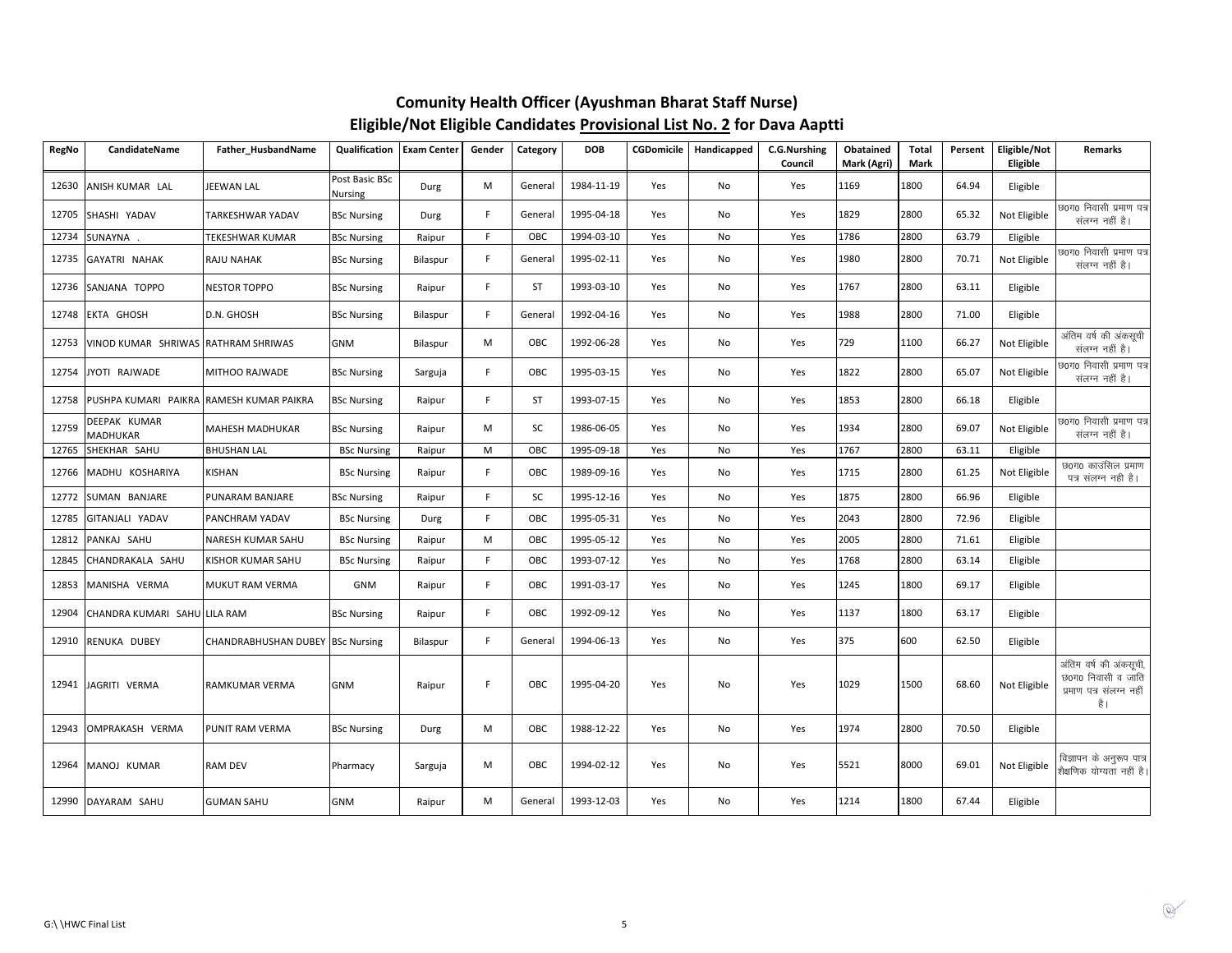| RegNo | <b>CandidateName</b>               | Father HusbandName         | <b>Qualification</b> | <b>Exam Center</b> | Gender      | Category  | <b>DOB</b> | <b>CGDomicile</b> | Handicapped | C.G.Nurshing<br>Council | Obatained<br>Mark (Agri) | <b>Total</b><br>Mark | Persent | Eligible/Not<br>Eligible | <b>Remarks</b>                                                                |
|-------|------------------------------------|----------------------------|----------------------|--------------------|-------------|-----------|------------|-------------------|-------------|-------------------------|--------------------------|----------------------|---------|--------------------------|-------------------------------------------------------------------------------|
| 13000 | MADHVI PRAKASH                     | <b>SUNIL CHAND PRAKASH</b> | GNM                  | Bilaspur           | F.          | General   | 1982-07-29 | Yes               | No          | Yes                     | 1291                     | 2000                 | 64.55   | Not Eligible             | छ0ग0 निवासी प्रमाण पत्र<br>संलग्न नहीं है।                                    |
| 13027 | TULSA KUMARI KARSH                 | <b>KUNJ RAM KARSH</b>      | ANM                  | Raipur             | F.          | OBC       | 1993-02-04 | Yes               | No          | Yes                     | 418                      | 600                  | 69.67   | Not Eligible             | विज्ञापन के अनुरूप पात्र<br>शैक्षणिक योग्यता नहीं है।                         |
| 13032 | SARITA PAW                         | <b>VIJAY KUMAR PAW</b>     | <b>BSc Nursing</b>   | Bilaspur           | F.          | <b>ST</b> | 1993-09-05 | Yes               | No          | Yes                     | 1826                     | 2800                 | 65.21   | Not Eligible             | छ0ग0 निवासी व जाति<br>प्रमाण पत्र संलग्न नहीं<br>है।                          |
| 13037 | EKTA SAHU                          | KHORBAHARA SAHU            | <b>GNM</b>           | Durg               | F.          | OBC       | 1996-01-29 | Yes               | No          | Yes                     | 1226                     | 1900                 | 64.53   | Eligible                 |                                                                               |
| 13058 | VIJIYA RATRE                       | RAM LAL                    | <b>BSc Nursing</b>   | Raipur             | $\mathsf F$ | SC        | 1994-06-09 | Yes               | No          | Yes                     | 1889                     | 2800                 | 67.46   | Eligible                 |                                                                               |
| 13060 | OMEEN CHOURE                       | POONURAM CHOURE            | <b>GNM</b>           | Durg               | F.          | ST        | 1989-09-12 | Yes               | No          | Yes                     | 1258                     | 1900                 | 66.21   | Not Eligible             | छ0ग0 निवासी प्रमाण पत्र<br>संलग्न नहीं है।                                    |
| 13064 | PRIYANKA CHATURVEDI                | PREMSAGAR CHATURVEDI       | <b>GNM</b>           | Raipur             | F.          | SC        | 1994-08-19 | Yes               | No          | Yes                     | 1364                     | 1900                 | 71.79   | Eligible                 |                                                                               |
| 13068 | POONAM VERMA                       | <b>JHANAK LAL VERMA</b>    | <b>BSc Nursing</b>   | Raipur             | F.          | OBC       | 1992-11-10 | Yes               | No          | Yes                     | 1882                     | 2800                 | 67.21   | Eligible                 | दसवीं की अंकसूची किसी<br>अन्य अभ्यर्थी का है।                                 |
| 13083 | JEETESHWARI SAHU                   | <b>TILAK RAM</b>           | <b>BSc Nursing</b>   | Durg               | F.          | OBC       | 1992-11-16 | Yes               | No          | Yes                     | 1783                     | 2800                 | 63.68   | Eligible                 |                                                                               |
| 13086 | DEEPIKA SAHU                       | KALESHWAR PRASAD           | <b>BSc Nursing</b>   | Bilaspur           | $\mathsf F$ | OBC       | 1995-08-15 | Yes               | No          | Yes                     | 1849                     | 2800                 | 66.04   | Eligible                 |                                                                               |
| 13119 | <b>HARSH PRABHA</b><br>KANWAR      | RAJ KUMAR KANWAR           | <b>GNM</b>           | Durg               | F.          | <b>ST</b> | 1997-02-19 | Yes               | No          | Yes                     | 1388                     | 1900                 | 73.05   | Eligible                 |                                                                               |
| 13228 | HARISH KUMAR                       | RAMESH KUMAR               | <b>BSc Nursing</b>   | Raipur             | M           | SC        | 1994-09-30 | Yes               | No          | Yes                     | 1858                     | 2800                 | 66.36   | Eligible                 |                                                                               |
| 13239 | ANITA PAINKRA                      | <b>BABUNATH</b>            | <b>GNM</b>           | Raipur             | F.          | <b>ST</b> | 1992-07-13 | Yes               | No          | Yes                     | 1180                     | 1900                 | 62.11   | Eligible                 |                                                                               |
| 13289 | HEMLATA SALAME                     | <b>BHEESHAM LAL</b>        | <b>BSc Nursing</b>   | Durg               | F.          | <b>ST</b> | 1995-12-12 | Yes               | No          | Yes                     | 1782                     | 2800                 | 63.64   | Eligible                 |                                                                               |
| 13321 | YASHWANT KHANDE                    | LAL DAS KHANDE             | <b>BSc Nursing</b>   | Raipur             | M           | SC        | 1990-06-04 | Yes               | No          | Yes                     | 1814                     | 2800                 | 64.79   | Eligible                 |                                                                               |
| 13332 | JHANAK LAL                         | <b>KUSHRAM</b>             | <b>BSc Nursing</b>   | Durg               | M           | <b>ST</b> | 1994-10-28 | Yes               | No          | Yes                     | 1839                     | 2800                 | 65.68   | Eligible                 |                                                                               |
| 13340 | NEHA DEWANGAN                      | YASHVANT DEWANGAN          | <b>BSc Nursing</b>   | Durg               | F.          | OBC       | 1992-03-15 | Yes               | No          | Yes                     | 1660                     | 2800                 | 59.29   | Eligible                 |                                                                               |
| 13373 | MANJU MANJHI                       | <b>BHOSKU RAM MANJHI</b>   | GNM                  | Bastar             | F.          | ST        | 1994-10-25 | Yes               | No          | Yes                     | 420                      | 600                  | 70.00   | Not Eligible             | अंतिम वर्ष की अंकसूची<br>संलग्न नहीं है।                                      |
| 13376 | DINESH NARAYAN<br>PRAKASH PATOHIYA | C.L.PATOHIYA               | GNM                  | Bastar             | M           | SC        | 1991-07-02 | Yes               | No          | Yes                     | 1237                     | 1800                 | 68.72   | Eligible                 |                                                                               |
| 13382 | SHILPA JOSHI                       | MR. RAJESH                 | <b>BSc Nursing</b>   | Durg               | F.          | SC        | 1993-08-03 | Yes               | No          | Yes                     | 1829                     | 2800                 | 65.32   | Eligible                 |                                                                               |
| 13405 | RAM SHIL NIRMALKAR                 | KASHI RAM NIRMALKAR        | <b>GNM</b>           | Bilaspur           | F.          | OBC       | 1990-02-16 | Yes               | No          | Yes                     | 1252                     | 1900                 | 65.89   | Not Eligible             | छ0ग0 काउन्सिल<br>पंजीयन, छ0ग0 निवासी<br>व जाति प्रमाण पत्र<br>संलग्न नहीं है। |
| 13407 | YAMINI PATIL                       | NARENDRA KUMAR PATIL       | GNM                  | Durg               | F.          | OBC       | 1993-07-29 | Yes               | No          | Yes                     | 1204                     | 1800                 | 66.89   | Eligible                 |                                                                               |
| 13419 | DEEPA SAHU                         | KEDAR RAM SAHU             | GNM                  | Raipur             | F.          | OBC       | 1995-11-03 | Yes               | No          | Yes                     | 1324                     | 1900                 | 69.68   | Eligible                 |                                                                               |
| 13423 | PRANAY SAGAR                       | MR.JOHNSON SAGAR           | <b>BSc Nursing</b>   | Bilaspur           | M           | OBC       | 1990-12-09 | Yes               | No          | Yes                     | 1904                     | 2700                 | 70.52   | Eligible                 |                                                                               |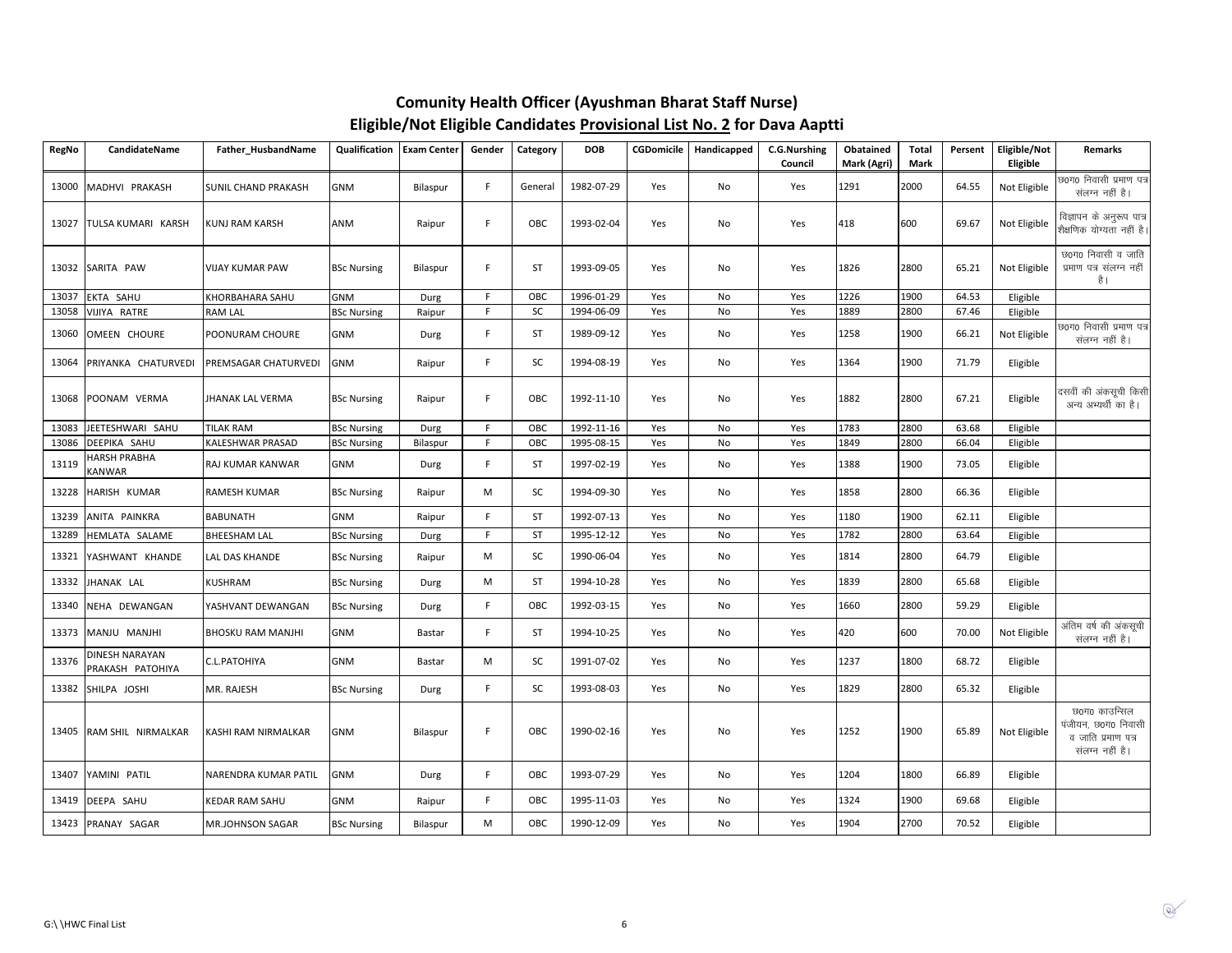| <b>RegNo</b> | CandidateName                          | Father_HusbandName          | Qualification      | <b>Exam Center</b> | Gender | Category  | <b>DOB</b> | CGDomicile | Handicapped | C.G.Nurshing<br>Council | Obatained<br>Mark (Agri) | Total<br>Mark | Persent | Eligible/Not<br>Eligible | Remarks                                              |
|--------------|----------------------------------------|-----------------------------|--------------------|--------------------|--------|-----------|------------|------------|-------------|-------------------------|--------------------------|---------------|---------|--------------------------|------------------------------------------------------|
| 13429        | ROHINI SAHU                            | RAMENDRA KUMAR              | <b>GNM</b>         | Bilaspur           | F.     | OBC       | 1994-11-08 | Yes        | No          | Yes                     | 1295                     | 1900          | 68.16   | Eligible                 |                                                      |
| 13450        | ARATI YADAV                            | <b>BHAGWAT PRASAD</b>       | <b>BSc Nursing</b> | Durg               | F.     | OBC       | 1988-02-20 | Yes        | No          | Yes                     | 1826                     | 2800          | 65.21   | Eligible                 |                                                      |
| 13455        | SANJAY SAHU                            | <b>SURESH KUMAR</b>         | <b>BSc Nursing</b> | Durg               | M      | OBC       | 1995-01-24 | Yes        | No          | Yes                     | 1872                     | 2800          | 66.86   | Eligible                 |                                                      |
| 13478        | JAGESHWARI TUMERTI                     | <b>DWARIKA PRASAD</b>       | <b>GNM</b>         | Durg               | F      | <b>ST</b> | 1992-12-26 | Yes        | No          | Yes                     | 1181                     | 1800          | 65.61   | Eligible                 |                                                      |
| 13479        | SITARA BANO                            | <b>JAMIL AHMAD</b>          | <b>BSc Nursing</b> | Bilaspur           | F      | General   | 1995-03-03 | Yes        | No          | Yes                     | 1904                     | 2800          | 68.00   | Not Eligible             | छ0ग0 निवासी प्रमाण पत्र<br>संलग्न नहीं है।           |
| 13480        | PRAGYA PILLEY                          | <b>RAMSAI PILLEY</b>        | <b>BSc Nursing</b> | Raipur             | F.     | SC        | 1988-11-11 | Yes        | No          | Yes                     | 1896                     | 2800          | 67.71   | Eligible                 |                                                      |
| 13490        | RAJ LAXMI                              | <b>THAKUR RAM</b>           | <b>BSc Nursing</b> | Durg               | F.     | SC        | 1993-11-13 | Yes        | No          | Yes                     | 1869                     | 2800          | 66.75   | Eligible                 |                                                      |
| 13494        | CHANDANI PANDEY                        | RANJAN KUMAR RAI            | <b>BSc Nursing</b> | Raipur             | F.     | General   | 1990-04-23 | Yes        | No          | Yes                     | 1810                     | 2800          | 64.64   | Eligible                 |                                                      |
| 13499        | MANJU DINAKAR                          | <b>CHHOTE LAL DINAKAR</b>   | <b>BSc Nursing</b> | Raipur             | F      | SC        | 1991-09-19 | Yes        | No          | Yes                     | 1892                     | 2800          | 67.57   | Eligible                 |                                                      |
| 13505        | DURGESHNANDANI<br><b>GAHNE</b>         | <b>DHIRPAL GAHNE</b>        | <b>GNM</b>         | Durg               | F      | SC        | 1995-12-01 | Yes        | No          | Yes                     | 1230                     | 1900          | 64.74   | Eligible                 |                                                      |
| 13510        | <b>BHORKIRAN SAHU</b>                  | MOOLCHAND SAHU              | <b>BSc Nursing</b> | Raipur             | F.     | OBC       | 1993-08-01 | Yes        | No          | Yes                     | 1717                     | 2800          | 61.32   | Eligible                 |                                                      |
| 13630        | POOJA KANNOUJE                         | <b>DINESH KANNOUJE</b>      | <b>BSc Nursing</b> | Raipur             | F      | OBC       | 1993-06-28 | Yes        | No          | Yes                     | 1861                     | 2800          | 66.46   | Eligible                 |                                                      |
| 13637        | NEETU SILAUD                           | LACHHURAM                   | <b>GNM</b>         | Bastar             | F      | OBC       | 1995-07-22 | Yes        | No          | Yes                     | 1335                     | 1900          | 70.26   | Eligible                 |                                                      |
| 13657        | MADHU RANGARI                          | <b>VIJAY RANGARI</b>        | <b>GNM</b>         | Durg               | F      | SC        | 1989-08-06 | Yes        | No          | Yes                     | 1333                     | 1900          | 70.16   | Eligible                 |                                                      |
| 13674        | PREMA JANGADE                          | JANAKRAM JANGADE            | <b>BSc Nursing</b> | Durg               | F.     | SC        | 1985-10-08 | Yes        | No          | Yes                     | 1774                     | 2000          | 88.70   | Not Eligible             | छ0ग0 निवासी प्रमाण पत्र<br>संलग्न नहीं है।           |
| 13683        | ARCHANA RATHORE                        | <b>VISHWANATH RATHORE</b>   | <b>BSc Nursing</b> | Bilaspur           | F      | OBC       | 1995-03-08 | Yes        | No          | Yes                     | 1907                     | 2800          | 68.11   | Eligible                 |                                                      |
| 13684        | CHANDRAWATI SINGH                      | <b>RAMA SINGH</b>           | <b>BSc Nursing</b> | Sarguja            | F      | <b>ST</b> | 1986-07-01 | Yes        | No          | Yes                     | 1931                     | 2800          | 68.96   | Eligible                 |                                                      |
| 13686        | KHUSHBU PATIL                          | <b>KRISHN KUMAR PATIL</b>   | <b>GNM</b>         | Durg               | F      | OBC       | 1993-07-06 | Yes        | No          | Yes                     | 1338                     | 1800          | 74.33   | Eligible                 |                                                      |
| 13687        | GYANESHWARI LEHRE                      | MR. HARIRAM                 | <b>GNM</b>         | Durg               | F.     | SC        | 1991-10-18 | Yes        | No          | Yes                     | 1273                     | 1800          | 70.72   | Not Eligible             | सम्पूर्ण अंकसूची संलग्न<br>नहीं है।                  |
| 13785        | <b>BHANUPRIYA MANDLE</b>               | <b>DILIP KUMAR</b>          | <b>BSc Nursing</b> | Raipur             | F.     | SC        | 1993-03-23 | Yes        | No          | Yes                     | 1811                     | 2800          | 64.68   | Not Eligible             | छ0ग0 निवासी व जाति<br>प्रमाण पत्र संलग्न नहीं<br>है। |
| 13814        | BASANT KUMARI RATHIA TIRITH LAL RATHIA |                             | <b>GNM</b>         | Bilaspur           | F.     | ST        | 1994-06-23 | Yes        | No          | Yes                     | 1119                     | 1800          | 62.17   | Eligible                 |                                                      |
| 13818        | VARSHA RANI                            | PRABHAT                     | <b>GNM</b>         | Raipur             | F.     | OBC       | 1993-06-10 | Yes        | No          | Yes                     | 415                      | 600           | 69.17   | Not Eligible             | अंतिम वर्ष की अंकसूची<br>संलग्न नहीं है।             |
| 13821        | <b>BHOOPENDRA GUPTA</b>                | <b>AVADHESH KUMAR GUPTA</b> | <b>GNM</b>         | Sarguja            | М      | OBC       | 1989-07-04 | Yes        | No          | Yes                     | 1205                     | 1800          | 66.94   | Eligible                 |                                                      |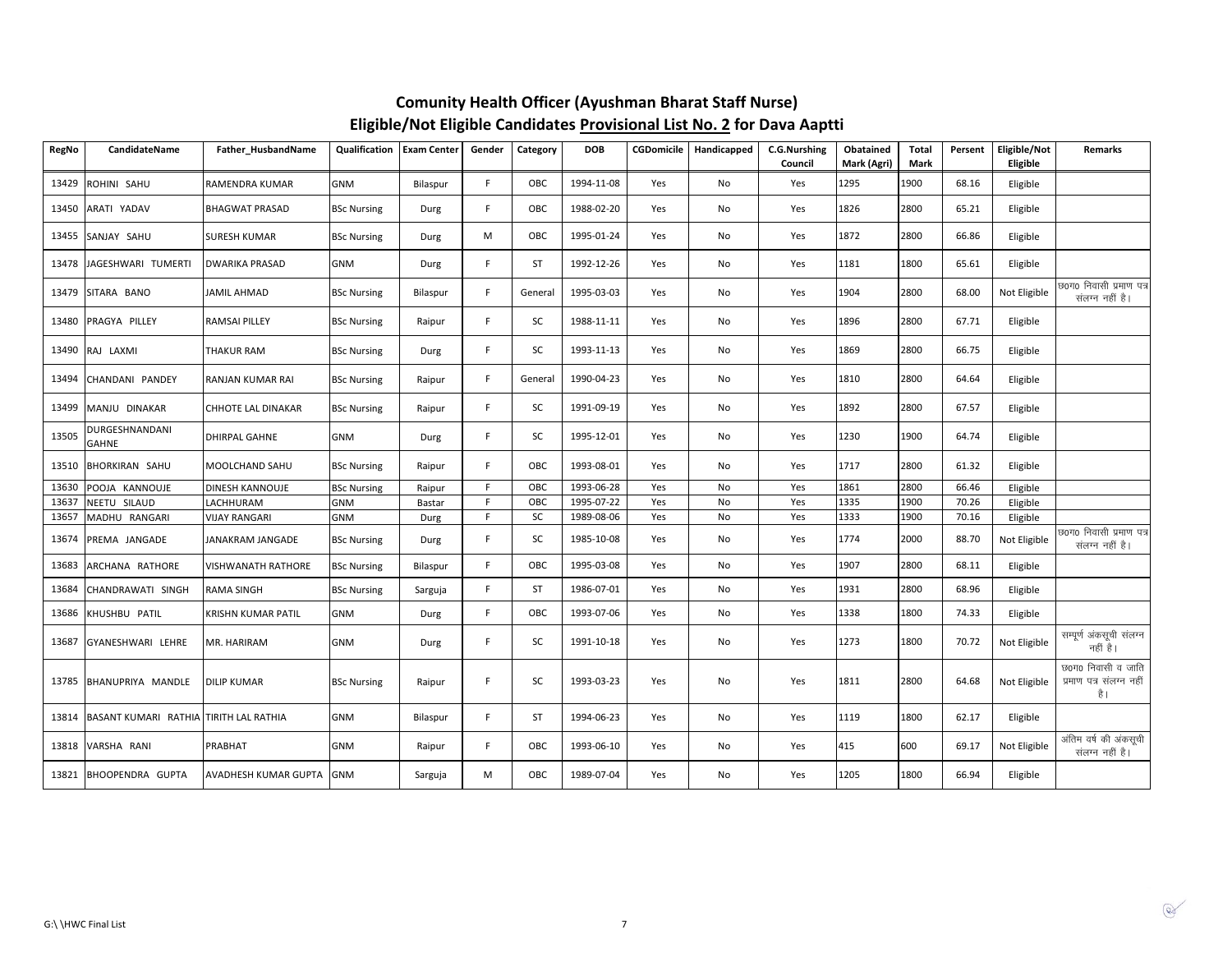| <b>RegNo</b> | CandidateName                   | Father_HusbandName     | Qualification      | <b>Exam Center</b> | Gender | Category | <b>DOB</b> | CGDomicile | Handicapped | <b>C.G.Nurshing</b><br>Council | Obatained<br>Mark (Agri) | Total<br>Mark | Persent | Eligible/Not<br>Eligible | <b>Remarks</b>                                                                |
|--------------|---------------------------------|------------------------|--------------------|--------------------|--------|----------|------------|------------|-------------|--------------------------------|--------------------------|---------------|---------|--------------------------|-------------------------------------------------------------------------------|
| 13824        | SADESH VERMA                    | <b>SANTOSH KUMAR</b>   | <b>BSc Nursing</b> | Durg               | F.     | OBC      | 1993-07-25 | Yes        | No          | Yes                            | 1785                     | 2800          | 63.75   | Not Eligible             | छ0ग0 काउन्सिल<br>पंजीयन, छ0ग0 निवासी<br>व जाति प्रमाण पत्र<br>संलग्न नहीं है। |
| 13829        | GOVIND RAM                      | <b>LAKHAN LAL</b>      | GNM                | Raipur             | M      | OBC      | 1996-06-30 | Yes        | No          | Yes                            | 1215                     | 1900          | 63.95   | Not Eligible             | सम्पूर्ण अंकसूची व छ0ग0<br>काउन्सिल पंजीयन प्रमाण<br>पत्र संलग्न नहीं है।     |
| 13832        | SAVITA MAHILANG                 | C R MAHILANG           | <b>BSc Nursing</b> | Bilaspur           | F.     | SC       | 1989-10-10 | Yes        | No          | Yes                            | 1817                     | 2800          | 64.89   | Not Eligible             | छ0ग0 निवासी व जाति<br>प्रमाण पत्र संलग्न नहीं<br>है।                          |
| 13833        | RENUKA SAHU                     | LATE DILIP SAHU        | <b>GNM</b>         | Durg               | F.     | OBC      | 1995-03-21 | Yes        | No          | Yes                            | 1351                     | 1900          | 71.11   | Not Eligible             | छ0ग0 निवासी व जाति<br>प्रमाण पत्र संलग्न नहीं<br>है।                          |
| 13836        | TOMIN SAHU                      | YASHWANT KUMAR         | <b>GNM</b>         | Bastar             | F.     | OBC      | 1993-04-04 | Yes        | No          | Yes                            | 1163                     | 1800          | 64.61   | Not Eligible             | छ0ग0 निवासी प्रमाण पत्र<br>संलग्न नहीं है।                                    |
| 13837        | KIRTI DEWANGAN                  | <b>DHRUV KUMAR</b>     | <b>BSc Nursing</b> | Raipur             | F.     | OBC      | 1994-09-25 | Yes        | No          | Yes                            | 1236                     | 1800          | 68.67   | Eligible                 |                                                                               |
| 13843        | SANGEETA SEN                    | <b>SANTRAM SEN</b>     | <b>BSc Nursing</b> | Raipur             | F.     | OBC      | 1990-03-05 | Yes        | No          | Yes                            | 1757                     | 2800          | 62.75   | Eligible                 |                                                                               |
| 13845        | NAINA NAVIN                     | MR.AVDHESH NAVIN       | <b>BSc Nursing</b> | Raipur             | F.     | SC       | 1995-07-30 | Yes        | No          | Yes                            | 1901                     | 2800          | 67.89   | Eligible                 |                                                                               |
| 13846        | NEELU LATHIYA                   | RAMRATAN LATHIYA       | <b>BSc Nursing</b> | Raipur             | F.     | SC       | 1994-01-11 | Yes        | No          | Yes                            | 1825                     | 2800          | 65.18   | Eligible                 |                                                                               |
| 13847        | LALITA VERMA                    | ROOPNARAYAN VERMA      | <b>BSc Nursing</b> | Bilaspur           | F.     | OBC      | 1989-06-29 | Yes        | No          | Yes                            | 1739                     | 2800          | 62.11   | Eligible                 |                                                                               |
| 13848        | LALITA SAHU                     | JANGALU RAM SAHU       | <b>BSc Nursing</b> | Durg               | F      | OBC      | 1991-10-24 | Yes        | No          | Yes                            | 1729                     | 2800          | 61.75   | Eligible                 |                                                                               |
| 13849        | RENUKA VERMA                    | S.N.VERMA              | <b>BSc Nursing</b> | Durg               | F.     | General  | 1991-01-09 | Yes        | No          | Yes                            | 1912                     | 2800          | 68.29   | Eligible                 |                                                                               |
| 13853        | SUSHILA SAHU                    | JAYRAM SAHU            | <b>BSc Nursing</b> | Bilaspur           | F.     | OBC      | 1987-10-28 | Yes        | No          | Yes                            | 1834                     | 2800          | 65.50   | Eligible                 |                                                                               |
| 13856        | NEHA SAHU                       | SUDARSHAN LAL          | GNM                | Durg               | F      | OBC      | 1994-11-20 | Yes        | No          | Yes                            | 1240                     | 1900          | 65.26   | Not Eligible             | अंतिम वर्ष की अंकसूची<br>संल?                                                 |
| 13857        | BUDHESHWAR PRASAD<br>LAHARE     | <b>BALA RAM LAHARE</b> | <b>BSc Nursing</b> | Durg               | M      | SC       | 1991-07-05 | Yes        | No          | Yes                            | 1900                     | 2800          | 67.86   | Eligible                 | दसवीं की अंकसूची<br>संलग्न नहीं है।                                           |
| 13860        | MANJUSHA DHIMARA                | PRAHALLAD DHIMARA      | <b>Bsc Nursing</b> | Durg               | F.     | General  | 1992-04-12 | Yes        | No          | Yes                            | 1941                     | 2800          | 69.32   | Eligible                 |                                                                               |
| 13861        | BHUMIKA SAHU                    | MR.TAKESHWAR SAHU      | <b>GNM</b>         | Raipur             | F.     | OBC      | 1992-08-10 | Yes        | No          | Yes                            | 1383                     | 1900          | 72.79   | Not Eligible             | छ0ग0 निवासी एवं जाति<br>प्रमाण पत्र संलग्न नही<br>है।                         |
| 13862        | KHUSHBOO MANNEWAR KUSHAL PRASAD |                        | <b>Bsc Nursing</b> | Bilaspur           | F.     | General  | 1995-06-19 | Yes        | No          | Yes                            | 1764                     | 2800          | 63.00   | Eligible                 |                                                                               |
| 13863        | PRIYANKA SAHU                   | <b>BODHAN LAL</b>      | <b>Bsc Nursing</b> | Raipur             | F.     | OBC      | 1994-04-21 | Yes        | No          | Yes                            |                          |               | #DIV/0! | Eligible                 |                                                                               |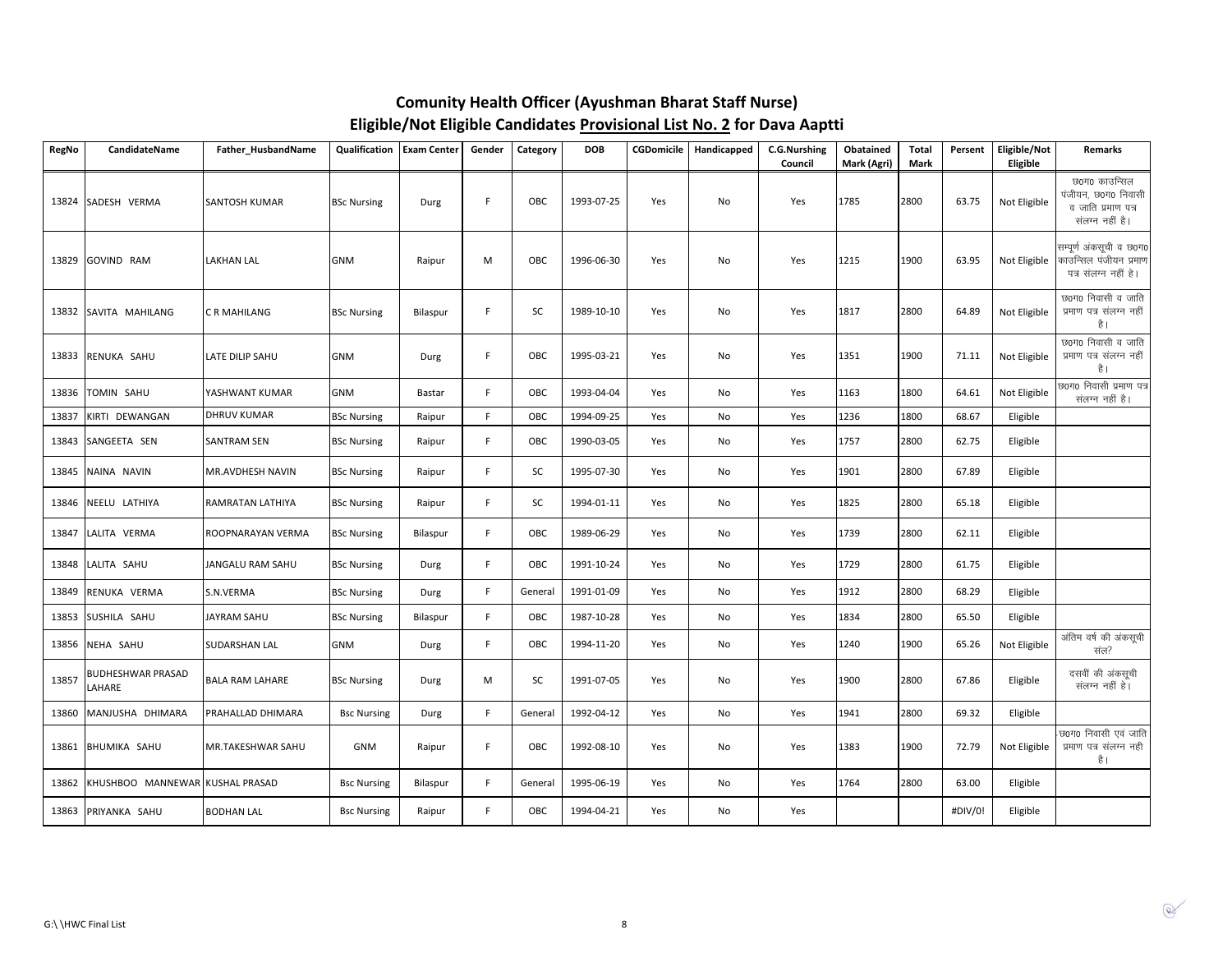| <b>RegNo</b> | CandidateName     | Father_HusbandName        | Qualification      | <b>Exam Center</b> | Gender         | Category  | <b>DOB</b> | <b>CGDomicile</b> | Handicapped   | <b>C.G.Nurshing</b><br>Council | Obatained<br>Mark (Agri) | <b>Total</b><br>Mark | Persent | Eligible/Not<br>Eligible | Remarks                                                   |
|--------------|-------------------|---------------------------|--------------------|--------------------|----------------|-----------|------------|-------------------|---------------|--------------------------------|--------------------------|----------------------|---------|--------------------------|-----------------------------------------------------------|
| 13865        | ANNPURANA GUPTA   | <b>SHIV SHANKAR</b>       | <b>Bsc Nursing</b> | Sarguja            | F.             | OBC       | 1992-09-09 | Yes               | No            | Yes                            | 1947                     | 2800                 | 69.54   | Eligible                 |                                                           |
| 13866        | MITALI SAHAY      | RAJEEV SINGH              | <b>Bsc Nursing</b> | Durg               | F.             | General   | 1994-01-21 | Yes               | No            | Yes                            | 1998                     | 2800                 | 71.36   | Eligible                 |                                                           |
| 13875        | UMA BHARTI TANDAN | DEVKUMAR TANDAN           | <b>Bsc Nursing</b> | Raipur             | F.             | SC        | 1994-11-20 | Yes               | No            | Yes                            | 1795                     | 2800                 | 64.11   | Eligible                 |                                                           |
| 13883        | LALITA SAHU       | KUMAR SINGH               | <b>Bsc Nursing</b> | Raipur             | F.             | OBC       | 1991-02-15 | Yes               | No            | Yes                            | 1885                     | 2800                 | 67.32   | Not Eligible             | अंतिम वर्ष की अंकसूचि<br>संलग्न नही है।                   |
| 13886        | GANGA.            | YASHWANT SAHU             | <b>Bsc Nursing</b> | Raipur             | F.             | OBC       | 1990-11-26 | Yes               | No            | Yes                            | 2045                     | 2800                 | 73.04   | Eligible                 |                                                           |
| 13901        | TABITA TABITA     | VENKATAIYYA               | <b>GNM</b>         | Durg               | F.             | General   | 1991-05-24 | Yes               | No            | Yes                            | 1452                     | 1900                 | 76.42   | Eligible                 |                                                           |
| 13924        | HEMPUSHPA SAHU    | DHARMENDRA KUMAR<br>SAHU  | <b>BSc Nursing</b> | Raipur             | F.             | OBC       | 1995-03-18 | Yes               | No            | Yes                            | 1824                     | 2800                 | 65.14   | Eligible                 |                                                           |
| 13940        | MAHENDRA SINGH    | <b>AMRIT LAL</b>          | <b>GNM</b>         | Raipur             | M              | OBC       | 1993-06-02 | Yes               | No            | Yes                            | 1230                     | 1900                 | 64.74   | Not Eligible             | छ0ग0 कांउंसिल पंजीयन<br>पत्र संलग्न नही है।               |
| 14154        | SARITA BHAGAT     | <b>MANIHAR RAM BHAGAT</b> | <b>BSc Nursing</b> | Sarguja            | F.             | ST        | 1992-09-05 | Yes               | No            | Yes                            | 1840                     | 2800                 | 65.71   | Eligible                 |                                                           |
| 14232        | MONTI GOSWAMI     | PRADEEP PURI              | <b>GNM</b>         | Bilaspur           | F.             | OBC       | 1988-09-08 | Yes               | No            | Yes                            | 402                      | 600                  | 67.00   | Not Eligible             | अंतिम वर्ष की अंकसूचि<br>व छ०ग० काउंसिल<br>संलग्न नही है। |
| 14234        | SHABINA SINGH     | MR.DEVNARAYAN SINGH       | <b>BSc Nursing</b> | Raipur             | F.             | <b>ST</b> | 1995-03-15 | Yes               | No            | Yes                            | 1881                     | 2800                 | 67.18   | Eligible                 |                                                           |
| 14235        | URVASHI SAHU      | HEMANT SAHU               | ANM                | Durg               | F.             | OBC       | 1986-07-21 | Yes               | No            | Yes                            | 245                      | 500                  | 49.00   | Not Eligible             | विज्ञापन के अनुरूप पात्र<br>शैक्षणिक योग्यता नहीं है।     |
| 14237        | ASHISH KUMAR      | UTTAM KUMAR               | <b>BSc Nursing</b> | Durg               | M              | OBC       | 1996-02-23 | Yes               | No            | Yes                            | 1891                     | 2800                 | 67.54   | Eligible                 |                                                           |
| 14239        | POOJA SAHU        | SUKHRAM                   | <b>BSc Nursing</b> | Raipur             | $\overline{F}$ | OBC       | 1995-06-10 | Yes               | $\mathsf{No}$ | Yes                            | 1917                     | 2800                 | 68.46   | Eligible                 |                                                           |
| 14241        | DAGESHWARI SAHU   | <b>MR.MALIK RAM</b>       | <b>GNM</b>         | Raipur             | F.             | OBC       | 1993-08-18 | Yes               | No            | Yes                            | 1215                     | 1800                 | 67.50   | Eligible                 |                                                           |
| 14243        | SUNIL KUMAR       | KANHAIYA LAL              | <b>BSc Nursing</b> | Bilaspur           | M              | OBC       | 1994-10-28 | Yes               | No            | Yes                            | 2043                     | 2800                 | 72.96   | Eligible                 |                                                           |
| 14244        | DIKSHA PRADHAN    | ANANT RAM PRADHAN         | <b>BSc Nursing</b> | Raipur             | F.             | OBC       | 1994-12-13 | Yes               | No            | Yes                            | 1967                     | 2800                 | 70.25   | Eligible                 |                                                           |
| 14245        | VINITA SAHU       | SANJAY KUMAR SAHU         | GNM                | Bilaspur           | F.             | OBC       | 1994-12-25 | Yes               | No            | Yes                            | 1151                     | 1800                 | 63.94   | Eligible                 |                                                           |
| 14251        | S KIRNESHWARI     | SURYAPRAKASH              | <b>GNM</b>         | Bastar             | F.             | General   | 1995-04-18 | Yes               | No            | Yes                            | 1287                     | 1900                 | 67.74   | Not Eligible             | छ0ग0 काउन्सिल<br>पंजीयन प्रमाण पत्र<br>संलग्न नहीं है।    |
| 14253        | MOTESHWARI.       | PARAS RAM                 | GNM                | Durg               | F.             | SC        | 1978-09-03 | Yes               | No            | Yes                            | 1209                     | 1900                 | 63.63   | Not Eligible             | पंजीयन प्रमाण पत्र<br>संलग्न नहीं है।                     |
| 14261        | JYOTI KUMARI      | <b>MANHARAN DAS</b>       | <b>GNM</b>         | Bilaspur           | F.             | OBC       | 1996-07-06 | Yes               | No            | Yes                            | 1246                     | 1900                 | 65.58   | Not Eligible             | छ0ग0 काउन्सिल<br>पंजीयन प्रमाण पत्र<br>संलग्न नहीं है।    |